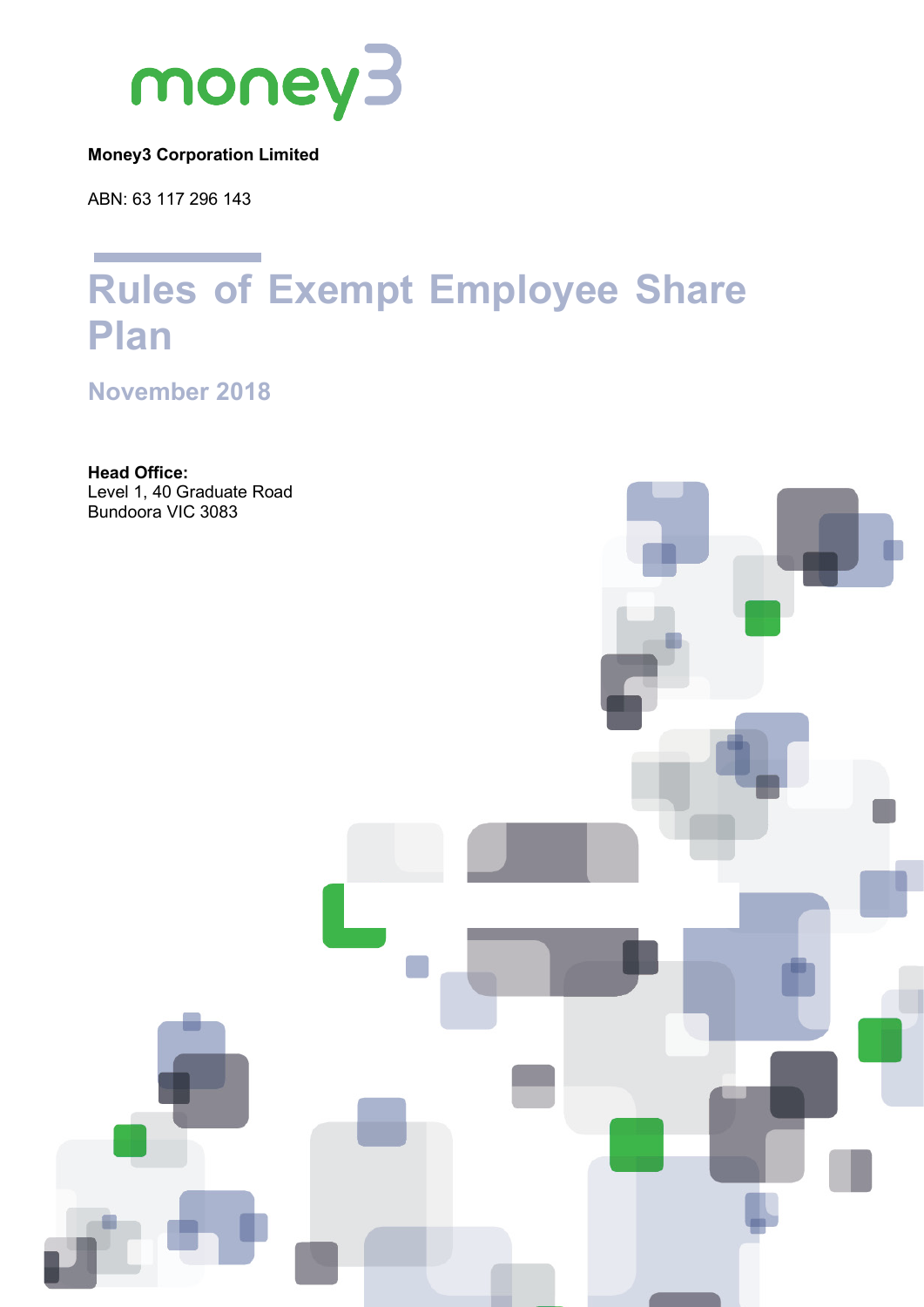# **Table of Contents**

| 1.   | Definitions and interpretation               | 1              |
|------|----------------------------------------------|----------------|
| 1.1  | <b>Definitions</b>                           | 1              |
| 1.2  | Interpretation                               | $\overline{a}$ |
| 2.   | <b>Commencement and termination</b>          | 3              |
| 3.   | <b>Satisfaction of Exemption Conditions</b>  | 3              |
| 3.1  | <b>Eligibility and Invitations</b>           | 3              |
| 3.2  | Eligible Employees                           | 3              |
| 3.3  | Conduct of the Plan to be non-discriminatory | 3              |
| 3.4  | Invitation to apply for Plan Shares          | 3              |
| 3.5  | <b>Application for Plan Shares</b>           | $\overline{4}$ |
| 4.   | <b>Allocation of Shares</b>                  | 4              |
| 4.1  | Allotment or Acquisition of Shares           | 4              |
| 4.2  | Issue or purchase of Shares                  | 5              |
| 4.3  | Maximum number of Plan Shares                | 5              |
| 4.4  | <b>Rights attaching to Plan Shares</b>       | 5              |
| 4.5  | Quotation on the ASX                         | 5              |
| 5.   | <b>Salary Sacrifice</b>                      | 5              |
| 5.1  | Authorisation to reduce salary               | 5              |
| 5.2  | Allotment or Acquisition of Shares           | 5              |
| 6.   | <b>Disposal restrictions</b>                 | 6              |
| 6.1  | No disposal                                  | 6              |
| 6.2  | <b>Holding Lock</b>                          | 6              |
| 6.3  | <b>Takeovers</b>                             | 6              |
| 6.4  | Capital reconstruction                       | 6              |
| 7.   | <b>Employees bound by Plan Rules</b>         | 6              |
| 8.   | <b>Administration</b>                        | 7              |
| 8.1  | <b>Powers of Directors</b>                   | 7              |
| 8.2  | Variation of the Plan                        | 7              |
| 8.3  | <b>Discretion of Directors</b>               | $\overline{7}$ |
| 8.4  | Non-residents of Australia                   | 8              |
| 9.   | Duties, taxes and transaction costs          | 8              |
| 9.1  | <b>Transaction costs</b>                     | 8              |
| 9.2  | Other duties and taxes                       | 8              |
| 9.3  | Withholdings and payments                    | 8              |
| 10.  | <b>Maximum number of Plan Shares</b>         | 8              |
| 11.  | <b>Power of Attorney</b>                     | 9              |
| 11.1 | Appointment of attorney                      | 9              |
| 11.2 | Ratification                                 | 9              |
| 11.3 | Indemnity                                    | 9              |
| 12.  | <b>General</b>                               | 9              |
| 12.1 | Governing law                                | 9              |
| 12.2 | <b>Notices</b>                               | 9              |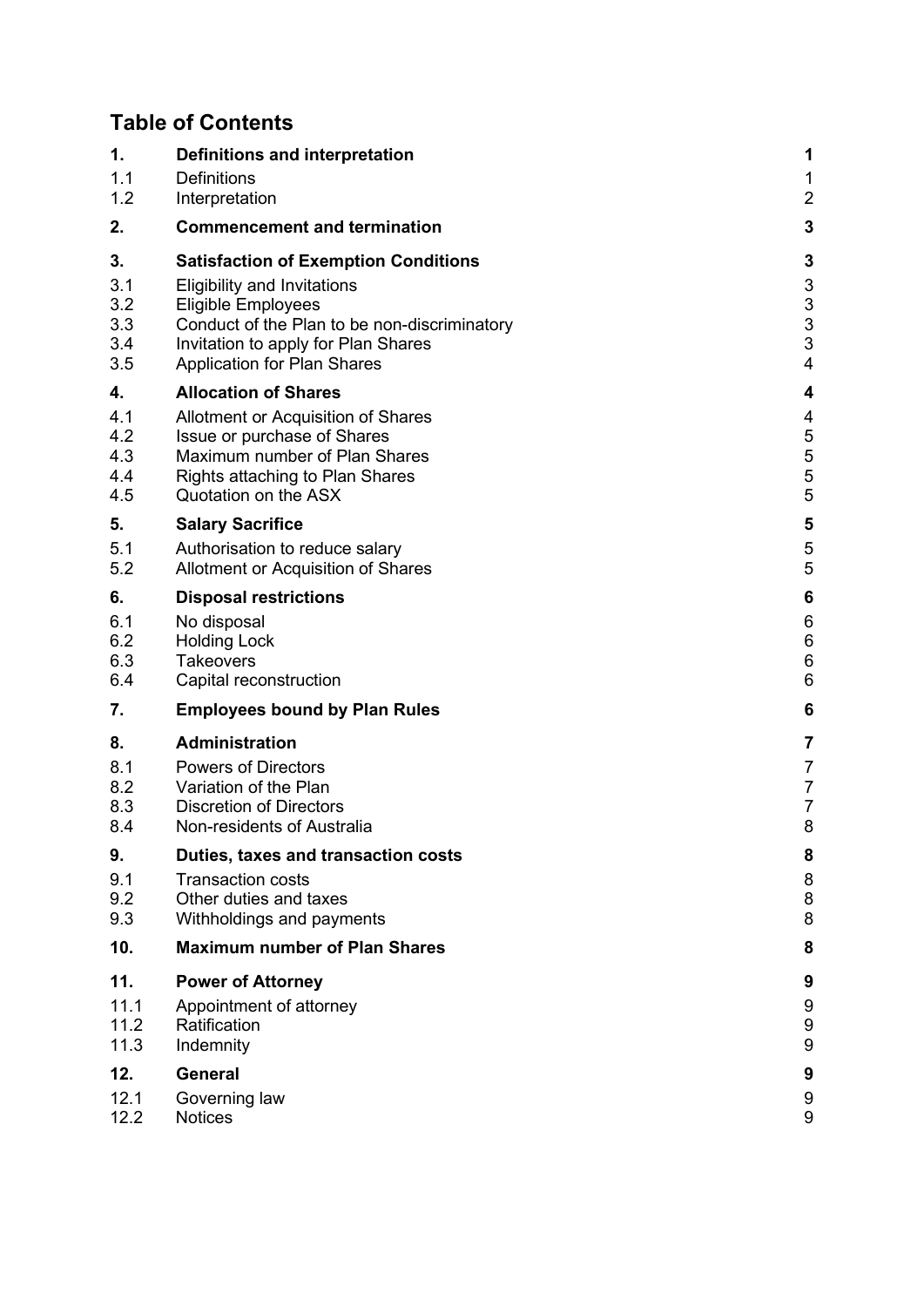## **Rules of Money3 Corporation Limited Employee Share Plan**

## **1. Definitions and interpretation**

#### **1.1 Definitions**

In this Plan:

**Application Form** means an application form for Plan Shares, in or substantially in the form of the Schedule to these Rules or in such other form as the Directors from time to time prescribe;

**ASX** means ASX Limited ACN 008 624 691;

**Business Day** means a day that is not a Saturday, Sunday, public holiday or bank holiday in Melbourne;

**Company** means Money3 Corporation Limited ACN 117 296 143;

**Corporations Act** means the *Corporations Act 2001 (Cth)*;

**Directors** means the directors of the Company acting as a board of directors;

**Eligible Employee** has the meaning given in rule 4.1;

**Employee** means a full-time or permanent part-time employee of the Company or a Group Company;

**Employee Contribution Amount** means a payment (by way of salary sacrifice or otherwise) required to be made by an Employee on application for Plan Shares as specified in an Invitation;

#### **Essential Features** means:

- (a) the consideration payable for the acquisition of the Plan Shares;
- (b) the number of Plan Shares offered;
- (c) the time for acceptance of an Invitation; and
- (d) the steps taken for the circulation of information about an Invitation.

**Exemption Conditions** means the exemption conditions set out in sections 83A-35 and 83A-45 of the Income Tax Assessment Act (as amended from time to time);

**Group Company** means a subsidiary of the Company (as defined in the Corporations Act);

**Holding Lock** has the meaning given to that term in the Listing Rules;

**Income Tax Assessment Act** means the *Income Tax Assessment Act 1997 (Cth)*;

**Invitation** means an invitation, in a form to be determined by the Directors from time to time, to an Employee inviting the Employee to participate in the Plan and to submit an Application Form;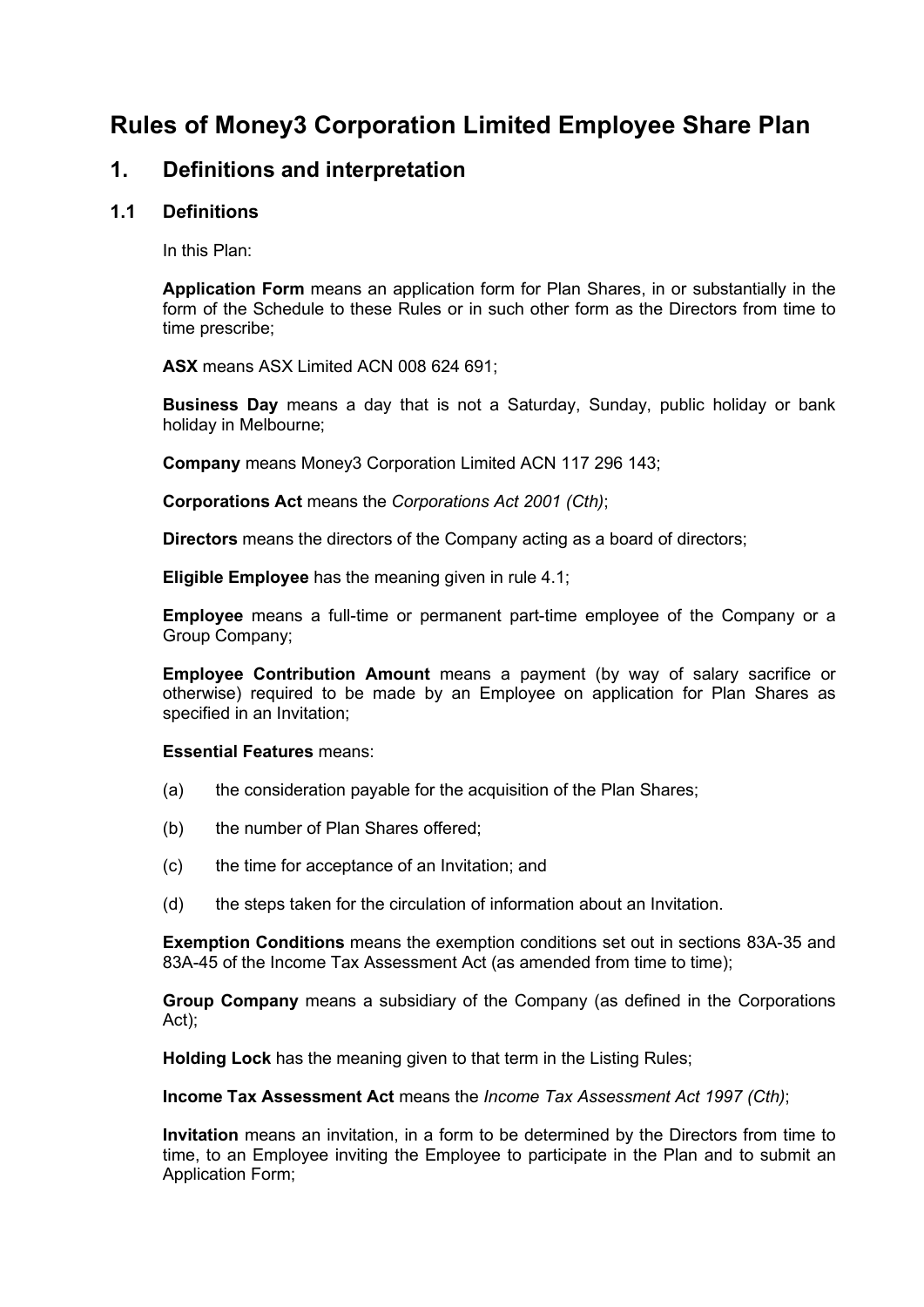**Issue Date** means the date of allotment of the Plan Shares or the date on which the Plan Shares are acquired on market on behalf of a participating Employee which must be within 28 days after the Employee Contribution Amount is received in full, unless the Directors otherwise determine;

**Listing Rules** means the Official Listing Rules of the ASX from time to time in force as they apply to the Company;

**Market Value** means (a) in respect of an allotment of new Shares by the Company, the weighted average of the prices at which the Shares were traded on the ASX during the one week period up to and including the day upon which the Market Value is to be determined or (b) in respect of Shares which are acquired on market for you by the Company, the actual price paid on market to acquire the relevant Shares;

**Permanent Employee** has the meaning given to that term in subsection 83A-35(6) of the Income Tax Assessment Act;

**Plan** means the plan constituted by these Rules and called the "Money3 Corporation Limited Exempt Employee Share Plan";

**Plan Share** means a Share allotted or acquired on market on behalf of a participating Employee pursuant to this Plan;

**Rules** means these rules governing the operation of the Plan set out in this document, as amended or varied from time to time pursuant to rule 9.2;

**Share** means a fully paid ordinary share in the capital of the Company; and

**Tax Year** means the 12 month period ending on 30 June each year.

#### **1.2 Interpretation**

In this Agreement, unless the context requires otherwise:

- (a) the singular includes the plural and vice versa;
- (b) a gender includes the other genders;
- (c) the headings are used for convenience only and do not affect the interpretation of this Agreement;
- (d) other grammatical forms of defined words or expressions have corresponding meanings;
- (e) the words "in writing" include any communication sent by letter, facsimile transmission or email or any other form of communication capable of being read by the recipient;
- (f) if something is to be or may be done on a day that is not a Business Day then it must be done on the next Business Day; and
- (g) money amounts are stated in Australian currency unless otherwise specified.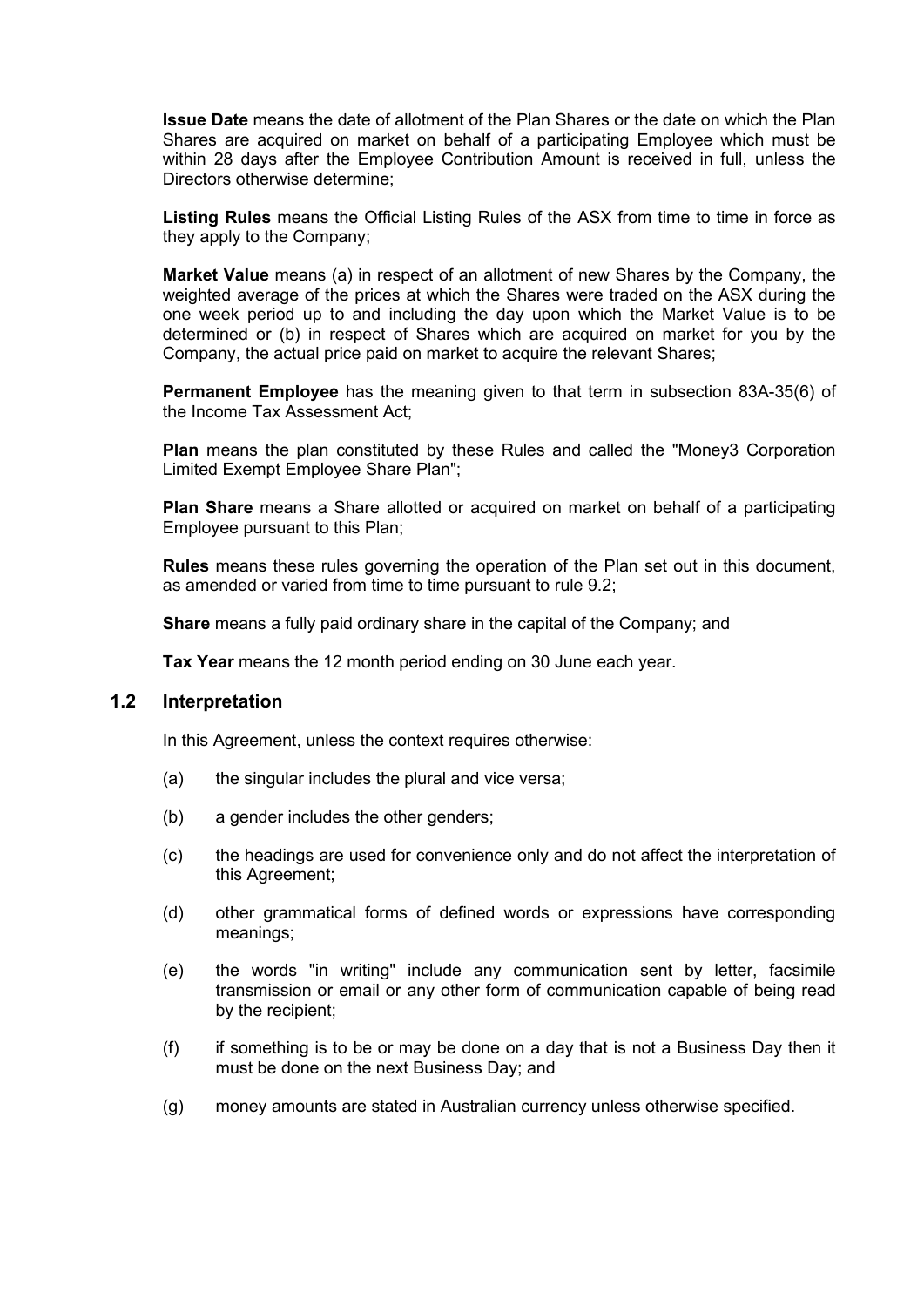## **2. Commencement and termination**

- (a) The Plan will commence on a date to be determined by the Directors.
- (b) The Plan will terminate on a date to be determined by the Directors.

## **3. Satisfaction of Exemption Conditions**

Plan Shares will be issued to or acquired by Permanent Employees under the Plan, provided the Plan and the Permanent Employees satisfy the requirements of subsections 83A-35(2), 83A-45(6) and 83A-45(7) of the Income Tax Assessment Act and shall otherwise satisfy the Exemption Conditions so as to permit the application of sections 83A-35 and 83A-45 of the Income Tax Assessment Act to Permanent Employees. Without limiting the foregoing, the Plan must be operated on a nondiscriminatory basis within the meaning of that expression in subsection 83A-35(6) of the Income Tax Assessment Act.

#### **3.1 Eligibility and Invitations**

#### **3.2 Eligible Employees**

- (a) To be eligible to participate in the Plan and acquire Plan Shares, a person must be an Employee on the date of the Invitation and on the date that the Plan Shares are intended to be issued to the Employee.
- (b) An Employee is not eligible to participate in the Plan if, by participating in the Plan, the Employee would, immediately after the allotment or acquisition of Plan Shares:
	- (i) have acquired (and/or have the right to acquire) under this Plan, or another Company employee or executive share or rights plan, a beneficial interest in more than 10% of the issued share capital in the Company; and
	- (ii) be in a position to cast, or control the casting of, more than 10% of the maximum number of votes that might be cast at a general meeting of the Company.
- (c) The Company reserves the right to refuse to allow a particular Employee or a group of Employees to participate in the Plan in whole or in part.

#### **3.3 Conduct of the Plan to be non-discriminatory**

The Plan must be conducted on a non-discriminatory basis, by satisfying the following conditions:

- (a) Participation in the Plan is open to at least 75% of Permanent Employees;
- (b) The time for acceptance of each Invitation is reasonable; and
- (c) The Essential Features of each Invitation are the same for at least 75% of Permanent Employees.

#### **3.4 Invitation to apply for Plan Shares**

(a) The Directors may at any time issue an Invitation to an Employee.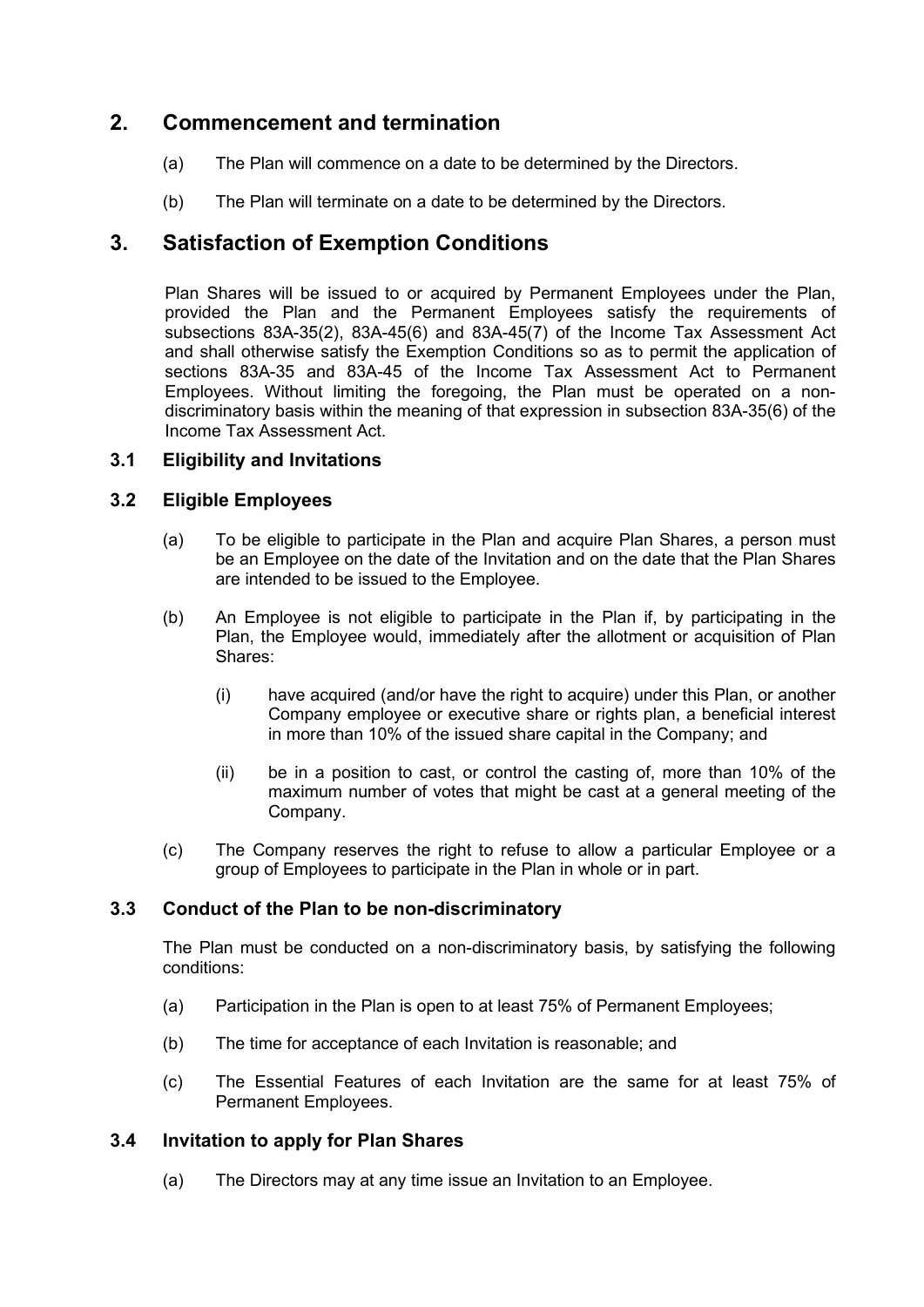- (b) An Invitation:
	- (i) may be subject to any conditions (except to the extent that the Eligible Employee would have a real risk of losing the Plan Share and contravene s.83A-35(7) of the Income Tax Assessment Act) or restrictions that the Directors determine;
	- (ii) may require the Employee to pay an Employee Contribution Amount;
	- (iii) must include an Application Form; and
	- (iv) is personal to the recipient of the Invitation.

#### **3.5 Application for Plan Shares**

- (a) An Employee wishing to apply for Plan Shares must submit a signed and completed Application Form to the Company by the date specified in the Invitation.
- (b) Upon receipt of an Application Form from an Employee, the Directors must either accept or reject the Application Form.

## **4. Allocation of Shares**

#### **4.1 Allotment or Acquisition of Shares**

Upon acceptance by the Directors of an Application Form and subject to receipt of the Employee Contribution Amount (if any) specified in an Invitation, the Company must:

- (a) On the Issue Date and subject to rule 6.2:
	- (i) allot to the Employee the number of Plan Shares calculated in accordance with the following formula:

$$
A = \frac{\$1,000}{B}
$$

where:

 $A =$  the number of Plan Shares which must be allotted to the Employee, rounded down to the nearest whole Share; B = the Market Value of a Share, calculated as at the Issue Date;

or

(ii) acquire on market on behalf of the Employee the number of Plan Shares calculated in accordance with the following formula:

$$
A = \frac{\$1,000}{B}
$$

where:

A = the number of Plan Shares which must be acquired on behalf of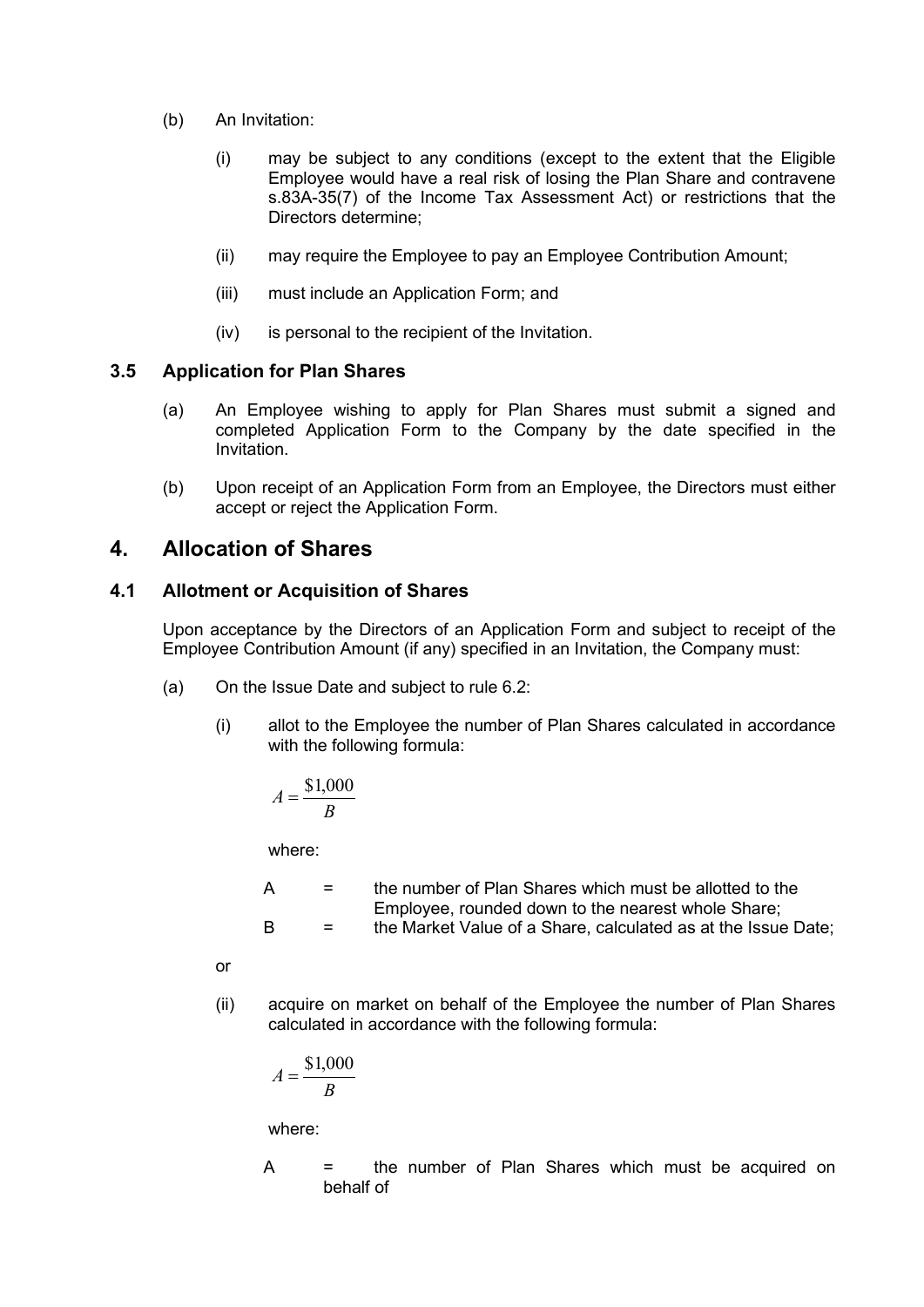- the Employee, rounded down to the nearest whole Share; B = the Market Value of a Share on the Issue Date;
- (b) As soon as reasonably practicable after the Issue Date, notify the Employee of the number and Market Value of Plan Shares allotted to, or acquired on behalf of, the Employee in the current Tax Year.

#### **4.2 Issue or purchase of Shares**

Plan Shares may be acquired by the Company by purchasing Shares on the ASX or by the Company issuing Shares.

#### **4.3 Maximum number of Plan Shares**

The aggregate Market Value (calculated as at the Issue Date) of all Plan Shares allotted to, or acquired on behalf of, an Employee in a Tax Year must not exceed \$1,000.

#### **4.4 Rights attaching to Plan Shares**

The Plan Shares will:

- (a) Be registered on the principal register of the Company, unless the Directors determine otherwise;
- (b) Carry the same entitlements as all other Shares in relation to all rights issues, bonus share issues, dividends and other distributions; and
- (c) Be subject to any restrictions or other conditions set out in the Plan or determined by the Directors.

#### **4.5 Quotation on the ASX**

The Company must apply for official quotation on the ASX of any Plan Shares which are not already quoted on the ASX within the time required by the Listing Rules.

## **5. Salary Sacrifice**

#### **5.1 Authorisation to reduce salary**

- (a) By submitting an Application Form, an Employee authorises the Company to deduct the Employee Contribution Amount from the Employee's gross (pre-tax) salary to be dealt with and applied towards the issue price of the Employee's Plan Shares.
- (b) Upon acceptance by the Directors of an Application Form, the Company must reduce the Employee's gross (pre-tax) salary in the manner specified in the Application Form.

#### **5.2 Allotment or Acquisition of Shares**

The Company must not allot Shares to, or acquire Shares on behalf of, an Employee unless and until the Employee Contribution Amount has been received from the Employee in full.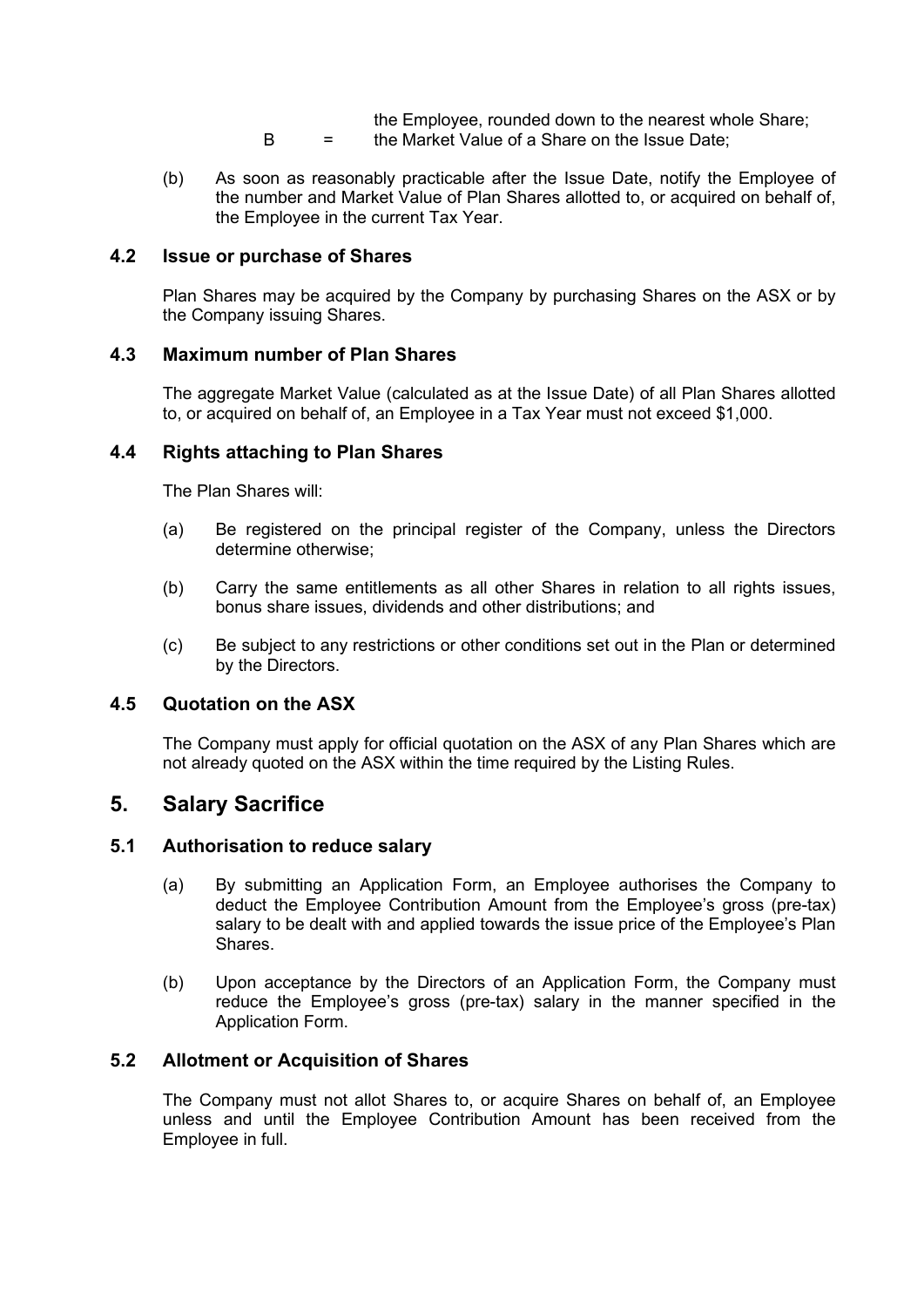## **6. Disposal restrictions**

#### <span id="page-7-1"></span>**6.1 No disposal**

An Employee must not sell, transfer, encumber or otherwise deal with a Plan Share, or any legal or beneficial interest in a Plan Share, until the earlier of:

- (a) The end of the period of 3 years after the Issue Date; and
- (b) The time when the Employee ceases to be an Employee.

#### **6.2 Holding Lock**

For as long as the disposal restrictions under rule 7.1 apply:

- <span id="page-7-0"></span>(a) The Company may implement any procedure it considers appropriate to restrict an Employee from dealing with any Plan Shares acquired by the Employee; and
- (b) Without limiting rule [6.2\(a\),](#page-7-0) each Employee:
	- (i) agrees that each Plan Share will be subject to a Holding Lock; and
	- (ii) undertakes not to request (or allow another person to request) removal of the Holding Lock.

#### **6.3 Takeovers**

Notwithstanding rule [6.1,](#page-7-1) if:

- (a) A takeover bid is made or other formal scheme is proposed for the acquisition of some or all of the Shares;
- (b) The bid or scheme satisfies the requirements of s.83A-130 of the Income Tax Assessment Act;
- (c) Acceptance of the bid or scheme is recommended by the Directors; and
- (d) The Directors resolve to remove the disposal restrictions under rule [6.1,](#page-7-1)

an Employee may accept the bid or scheme, on such terms as the Employee decides, in respect of some or all of the Employee's Plan Shares.

#### **6.4 Capital reconstruction**

In the event of any reconstruction of the capital of the Company (including consolidation, sub-division, reduction or return of capital), the number of Shares to which each Employee is entitled will be reconstructed in the manner specified by the Listing Rules as applicable at the Issue Date.

## **7. Employees bound by Plan Rules**

An Employee who receives Plan Shares is bound by these Rules.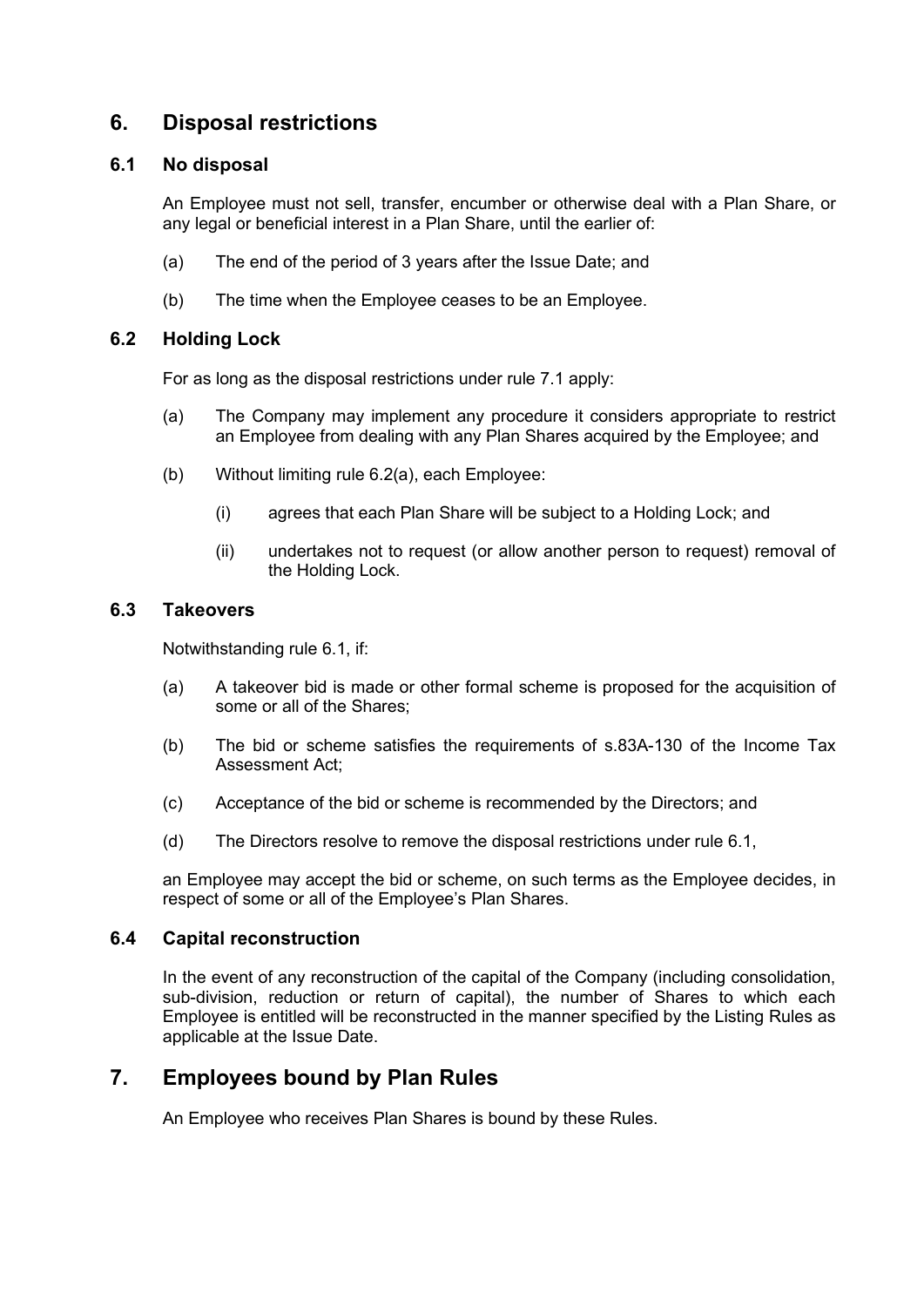## **8. Administration**

#### **8.1 Powers of Directors**

This Plan will be administered by the Directors who shall have power to:

- (a) Determine appropriate procedures for the administration of the Plan, which are consistent with these Rules;
- (b) Waive any breach of the Rules;
- (c) Resolve conclusively all questions of fact or interpretation in connection with the Plan; and
- (d) Delegate to any one or more persons, for such period and on such conditions as it may determine, the exercise of any of its powers or discretions arising under the Plan.

#### **8.2 Variation of the Plan**

The Directors may amend, suspend and/or terminate this Plan (**Variation**) provided the Variation does not adversely affect the rights or obligations of Employees who were allotted or acquired Plan Shares pursuant to the Plan prior to the termination or suspension, unless the Variation:

- (a) Is to correct a manifest error;
- (b) Is to comply with the Listing Rules or any other applicable law;
- (c) Is to take into consideration possible adverse tax implications for the Plan as a result of, among other things:
	- (i) adverse rulings from the Commissioner of Taxation;
	- (ii) changes to the Income Tax Assessment Act;
	- (iii) changes in the interpretation of the Income Tax Assessment Act by a court or tribunal; or
- (d) Is made for other reason and the Company provides appropriate compensation to the relevant Employees so that those Employees are no worse off as a result of the Variation than before the Variation.

#### **8.3 Discretion of Directors**

The Directors have an absolute and unfettered discretion:

- (a) To act or refrain from acting; and
- (b) In exercising any power or discretion,

under these Rules or concerning the Plan or any Plan Shares.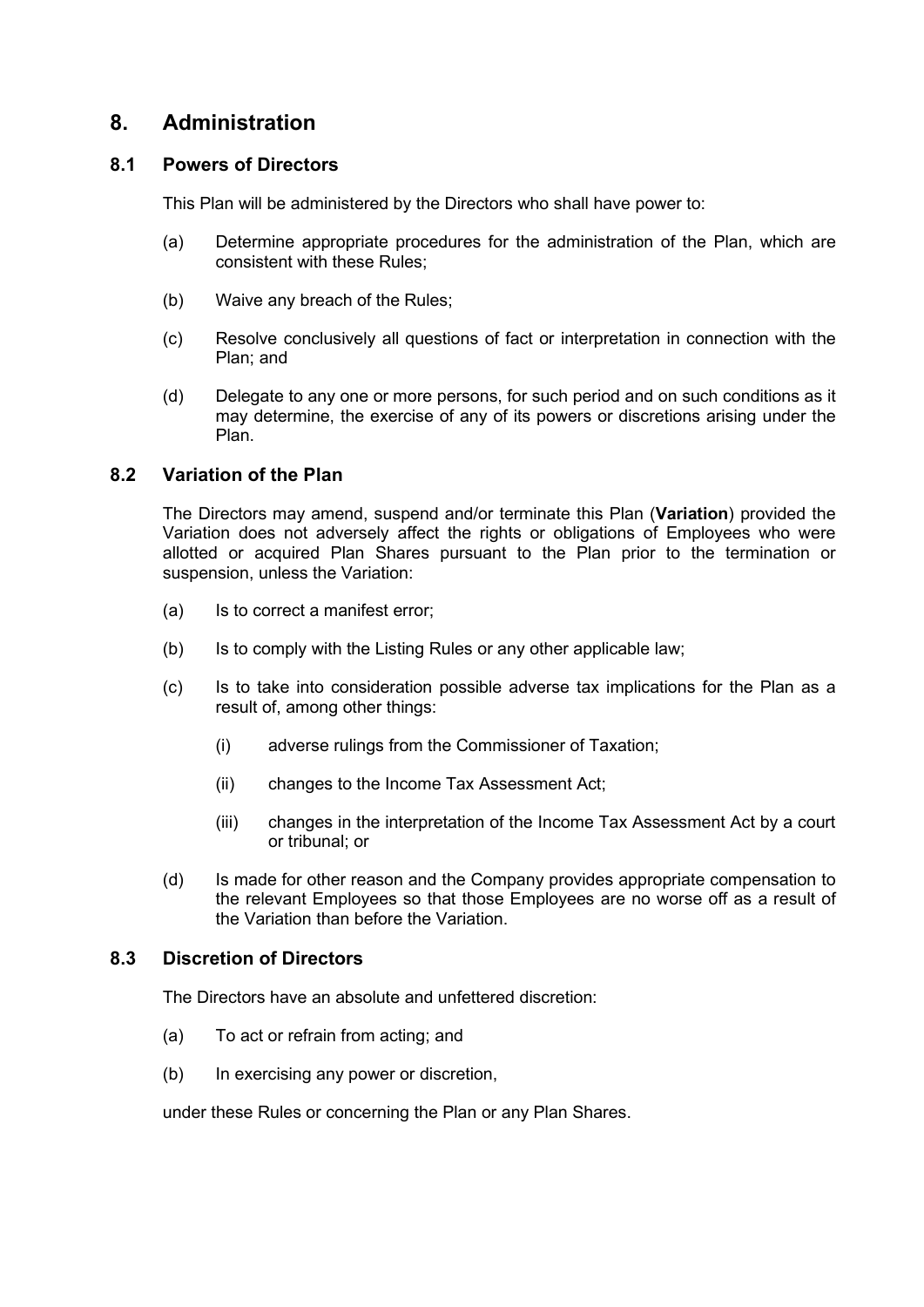#### **8.4 Non-residents of Australia**

The Directors may prescribe additional Rules to be applicable to Employees who are non-residents of Australia for the purposes of the Income Tax Assessment Act or any other applicable legislation.

## **9. Duties, taxes and transaction costs**

#### <span id="page-9-0"></span>**9.1 Transaction costs**

The Company may bear all brokerage, commission, stamp duty or other transaction costs payable in relation to the allotment or acquisition of Plan Shares.

#### **9.2 Other duties and taxes**

Subject to rule [9.1,](#page-9-0) the Company is not responsible for any duties or taxes which are or may be payable by an Employee as a consequence of the Employee being allotted or acquiring Plan Shares.

#### **9.3 Withholdings and payments**

The Company may make any withholding or payment which it is required by law to make in connection with the Plan.

## **10. Maximum number of Plan Shares**

The Company must take reasonable steps to ensure that the aggregate of the number of:

- (a) Shares which would be issued if all outstanding Invitation in respect of Shares under this Plan, or any other Company employee share scheme, were accepted; and
- (b) Shares which have been issued under this Plan or any other employee incentive plan of the Company during the previous 5 years,

excluding Invitations made or Shares issued by way of or as a result of:

- (c) An Invitation to a person situated at the time of the Invitation outside this jurisdiction;
- (d) An Invitation that did not need disclosure to investors under s.708 of the Corporations Act;
- (e) An Invitation that did not require the giving of a Product Disclosure Statement because of s.1012D of the Corporations Act; or
- (f) An Invitation made under a disclosure document or Product Disclosure Statement,

does not exceed 5% of the issued Shares of the Company.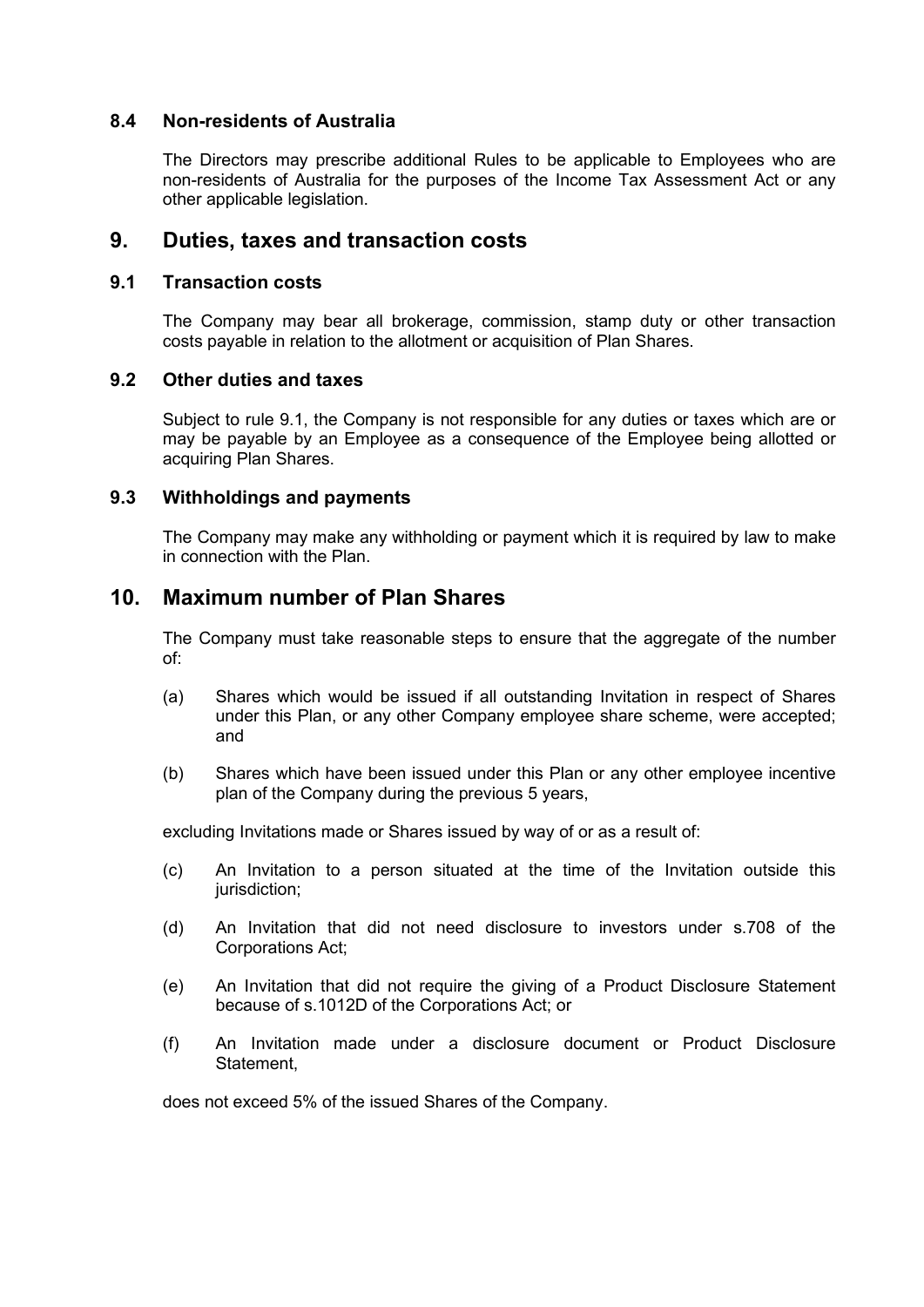## **11. Power of Attorney**

#### <span id="page-10-0"></span>**11.1 Appointment of attorney**

- (a) By submitting an Application Form, an Employee irrevocably appoints the Company and every Director severally as the attorney of the Employee to do all acts and things and sign all documents with respect to:
	- (i) completing details necessary or desirable for processing the Application Form;
	- (ii) the allotment or acquisition of Plan Shares; and
	- (iii) any other matter necessary or desirable for giving effect to the Plan.
- (b) An attorney appointed pursuant to this rule [11.1](#page-10-0) has power to appoint such other persons, as the attorney thinks fit, as attorney or attorneys for and on behalf of the Employee, without giving the Employee any notice of such appointment.

#### **11.2 Ratification**

Each Employee who submits an Application Form hereby ratifies and agrees to confirm all acts and things lawfully done by the attorney or attorneys pursuant to this power.

#### **11.3 Indemnity**

Each Employee who submits an Application Form releases, indemnifies and agrees to keep indemnified, to the maximum extent permitted at law, each attorney from all liability arising from the exercise of this power.

## **12. General**

#### **12.1 Governing law**

The Plan is governed by and must be construed in accordance with the laws in force in Victoria.

#### <span id="page-10-1"></span>**12.2 Notices**

Any notice or other communication to or by a party under this Agreement:

- (a) May be given by personal service, post, email or facsimile;
- (b) Must be in writing, legible and in English addressed (depending on the manner in which it is given) as shown below:
	- (i) if to the Company, its registered office from time to time;
	- (ii) if to an Employee, to the Employee's address, email address or facsimile number as specified in the Invitation,

or to any other address last notified by the party to the sender by notice given in accordance with this rule [12.2;](#page-10-1)

(c) Is deemed to be given by the sender and received by the addressee: